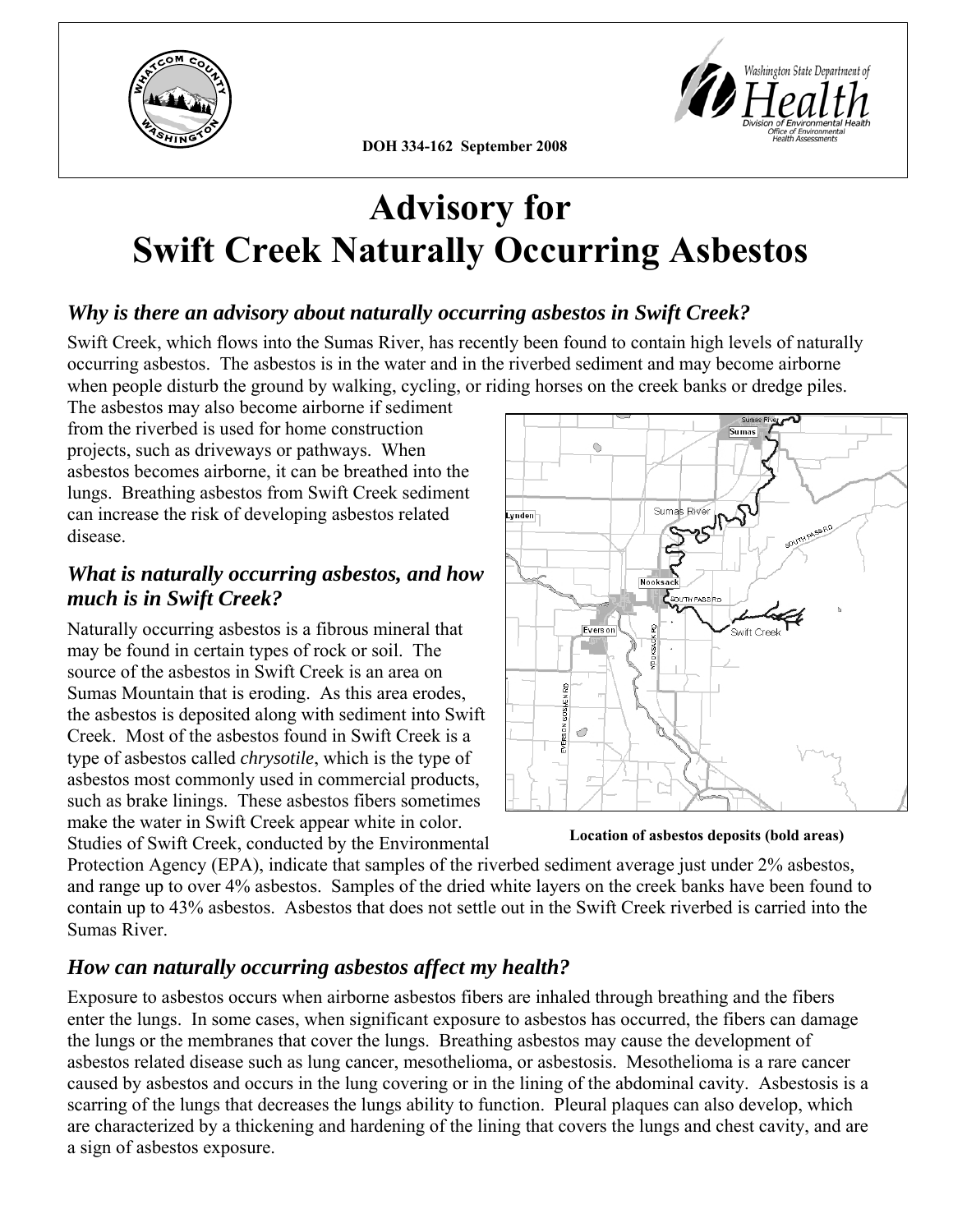# *Will I get asbestos related disease if I have been exposed to naturally occurring asbestos?*

Being exposed to asbestos does not necessarily mean that a person will develop asbestos related disease. There are many factors that contribute to the risk of developing disease. The most important of these are:

- How long and how frequently a person was exposed to asbestos.
- How long it has been since the exposure to asbestos.
- The amount of asbestos a person was exposed to.
- The size and type of asbestos a person was exposed to.
- Whether or not a person smokes cigarettes, since asbestos exposure increases the chances of a person who smokes getting lung cancer.
- Whether or not other pre-existing lung conditions are present.

In most cases, people who develop asbestos related disease do not show signs or symptoms of these diseases until at least 10 to 20 years after they were exposed to asbestos. Some asbestos is found in air, in background concentrations, from the use of commercial products such as brake pad linings, insulation, or roofing shingles. Asbestos was banned from use in the late 1970s in drywall, popcorn ceilings, tile mastic and other products commonly found in older homes. Since the exact level of exposure to asbestos that may result in disease is not known, it is important to minimize additional exposures to asbestos.

# *What should I do if I have sediment from Swift Creek on my property?*

The risk of developing asbestos related disease is lower if exposure to asbestos is reduced. If sediment from Swift Creek was used for a home construction project, the following steps can help reduce exposure:

- Pave or cover unpaved walkways, driveways, or roadways. The cover should be thick enough to prevent disturbance of asbestos-contaminated sediment during routine uses or activities.
- Cover known Swift Creek sediments in gardens and yards with asbestos-free soil or landscape covering. The cover should be thick enough to prevent disturbance of asbestos-contaminated soil during routine uses or activities.
- Pre-wet garden (or agricultural) areas before digging, shoveling, or disturbing soil.
- Try to keep pets from carrying dust or dirt on their fur or feet into the home by keeping them out of areas where asbestos may be present. If they do get dirty, bathe the pet (brushing can release fibers into the air).
- Remove shoes before entering homes or other buildings to prevent tracking-in dirt.
- Use doormats to lower the amount of soil that is tracked into the home.
- Keep windows and doors closed on windy days and during nearby construction.
- Use a wet rag instead of a dry rag or duster to dust.
- Use a wet mop on non-carpeted floors.
- Use washable area rugs on floors and wash them regularly.
- Vacuum carpets often using a vacuum with a high efficiency HEPA filter.
- Install a HEPA quality filter in forced air furnace systems.

### *Can I test the sediment on my property to see if it contains naturally occurring asbestos?*

If you believe that sediment from Swift Creek was used on your property, you may test the sediment to determine if it contains asbestos. The EPA currently recommends that testing for asbestos be done using a method called Polarized Light Microscopy (commonly known as PLM). Generally, levels of asbestos fibers in Swift Creek sediment should be detected by this method. Although PLM cannot measure asbestos very well when fibers are present at very low levels, PLM is the most suitable testing method available. To determine if the sediment on your property contains asbestos, contact an asbestos consultant or laboratory listed in your Yellow Pages under "Asbestos Consulting and Testing." Ask for specific instructions on safely collecting sediment samples for testing and for interpretation of test results.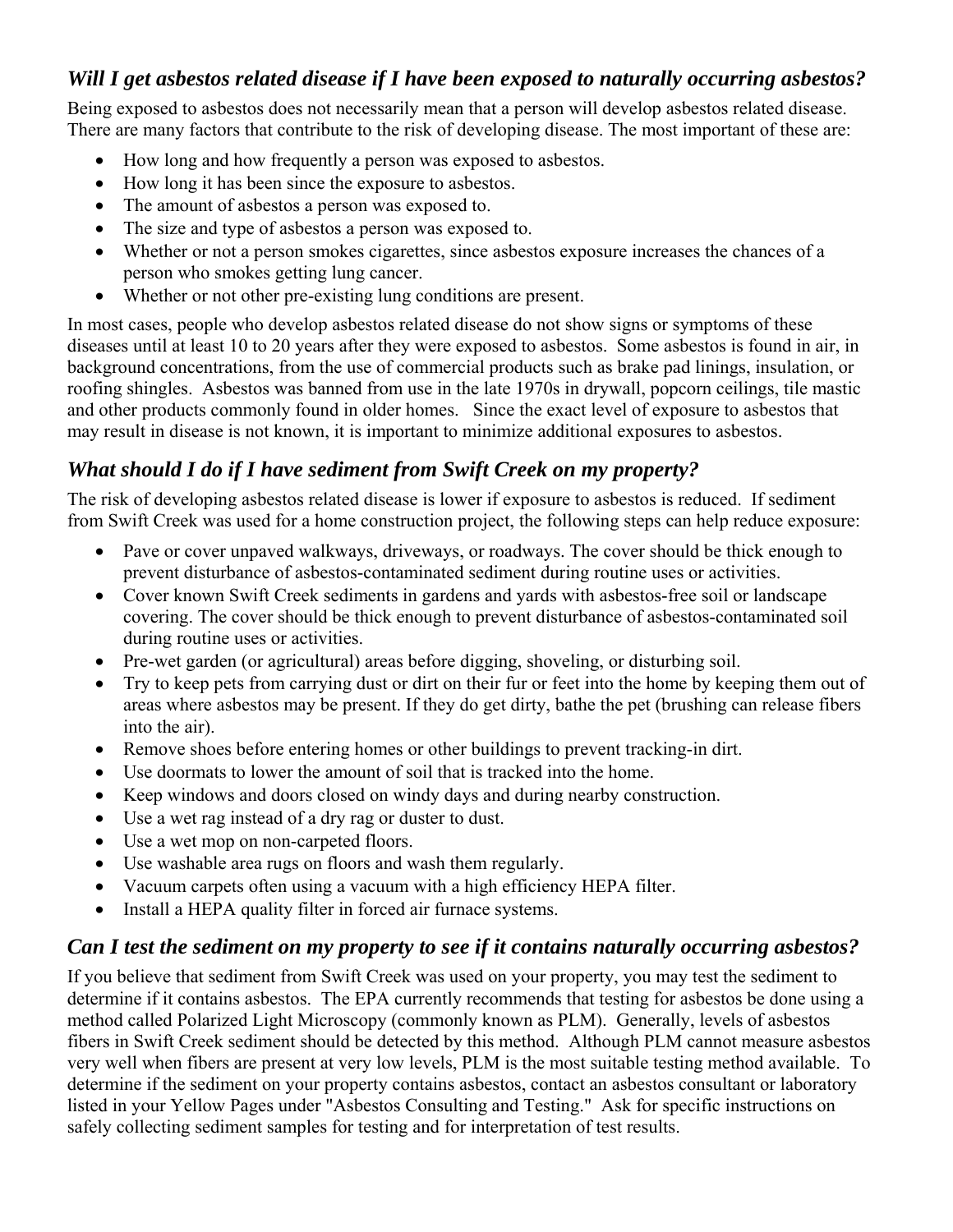## *What is being done to manage the naturally occurring asbestos in Swift Creek?*

Swift Creek is dredged annually in order to prevent flooding. The dredged sediment containing the naturally occurring asbestos is stockpiled on the banks of the creek. Currently, because of the high levels of asbestos that have been detected in the sediment, removal of the sediment for construction purposes or any use is prohibited. Local, state and federal agencies are working to determine the best and safest methods for managing the sediment. Additional Swift Creek site information can be found on the EPA website at [http://yosemite.epa.gov/r10/cleanup.nsf/sites/swiftcreek.](http://yosemite.epa.gov/r10/cleanup.nsf/sites/swiftcreek)

## *Where can I get more information about health issues and asbestos in Swift Creek?*

Washington Department of Health March, 2006 Health Consultation report on Swift Creek at: <http://www.doh.wa.gov/consults>.

Washington Department of Health February, 2008 Health Consultation report on Swift Creek at: <http://www.doh.wa.gov/consults>.

Agency for Toxic Substances and Disease Registry website at: <http://www.atsdr.cdc.gov/NOA/index.html>.

Local information about Swift Creek, including the scheduling of upcoming public meetings, is available at the Whatcom County website at: <http://www.whatcomcounty.us/health/eh/index.jsp>.

# *Who can I call if I have questions about how Swift Creek asbestos may affect my health?*

Questions about health concerns from naturally occurring asbestos in Swift Creek may be directed to:

#### **Jeff Hegedus**

Environmental Health Supervisor Whatcom County Health Department 360-676-6724 ext 50895 [jhegedus@co.whatcom.wa.us](mailto:jhegedus@co.whatcom.wa.us)

#### **Barbara Trejo**

Health Assessor/ Hydrogeologist Washington State Department of Health Office of Environmental Health Assessments Toll free: 1-877-485-7316 [barbara.trejo@doh.wa.gov](mailto:barbara.trejo@doh.wa.gov)

#### **Karen Larson, Ph.D.**

Toxicologist Agency for Toxic Substances and Disease Registry 206-553-6978 [KXL5@cdc.gov](mailto:KXL5@cdc.gov)